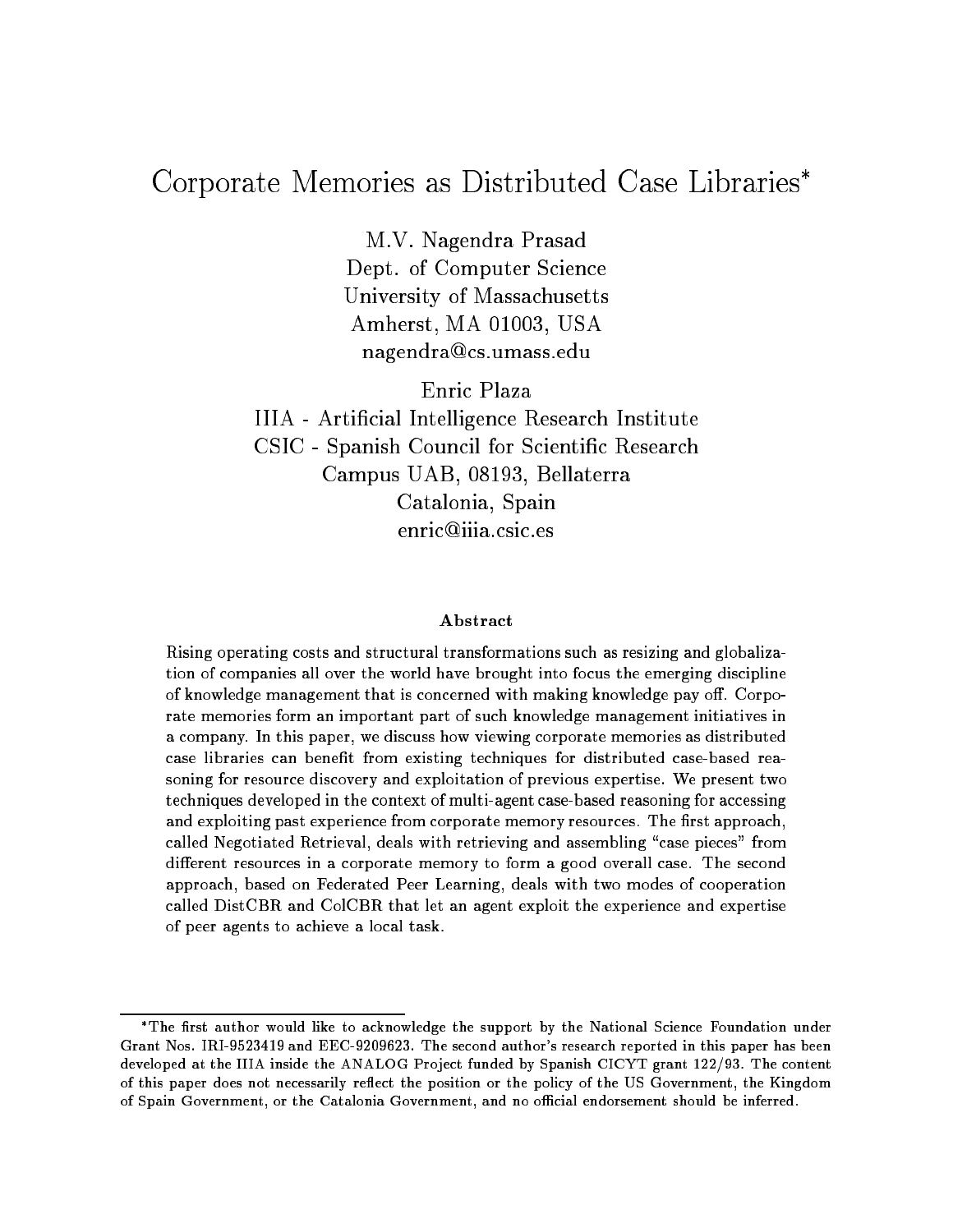# <sup>1</sup> Introduction

Rising operating costs and structural transformations such as resizing and globalization of companies all over the world have brought into focus the emerging discipline of knowledge management as one of the ways to raise productivity and profitability. Knowledge management is concerned with creating, maintaining and exploiting \knowledge infrastructures", and "organizational knowledge cultures", and "making knowledge pay off" (Pasahow 1996). Corporate Memories can play a crucial enabling role in making all this happen. Corporate memory represents the collective data and knowledge resources of a company including project experiences, problem solving expertise, design rationale etc.

In this paper, we discuss how viewing corporate memories as distributed case libraries can benet from existing techniques for distributed cases based reasoning for resource discovery and exploitation of previous expertise. While it may not be the case that all resources in a company are amenable to this view, insofar as we can view a resource as a case base, we can exploit techniques developed in multi-agent systems and case-based reasoning communities to build powerful tools for knowledge access and manipulation. We present two techniques developed in the context of multi-agent case-based reasoning for accessing and exploiting past experience from corporate memory resources, that by their very nature are distributed. The first approach, called Negotiated Retrieval(Nagendra Prasad, Lesser, & Lander 1995; 1996), deals with retrieving and assembling "case pieces" from different resources in a corporate memory to form a good overall case. The second approach, based on Federated Peer Learning (Plaza, Arcos, & Martin 1996), deals with two modes of cooperation called DistCBR and ColCBR that let an agent exploit the experience and expertise of peer agents to achieve a local task.

# <sup>2</sup> Corporate Memory

Corporate memory consists of the sum total of the information and knowledge resources within an organization. Such resources are typically distributed and are characterized by multiplicity and diversity: company databases, machine-readable texts, documentation resources and reports, product requirements, design rationale etc.

A corporate memory facility that promotes an organization to leverage its existing information and knowledge assets through effective reuse can be crucial to handling internal and external pressures in an information-driven economy(Huynh, Popkin, & Stecker 1994). A number of benefits can arise out of a well thought out and implemented corporate memory infrastructure(CMI)(Huynh, Popkin, & Stecker 1994):

- $\bullet$  Competitive pressures require quick and effective reactions to the ever changing market situations. The gap between the evolving and continuously changing collective information and knowledge resources of an organization and the employee awareness of the existence of such resources and their changes can lead to losses in productivity. CMI seeks to address this problem through "knowledge-empowerment of workers", thus enabling them to respond better to market opportunities.
- Timely availability of relevant information from resources accessible to an organi-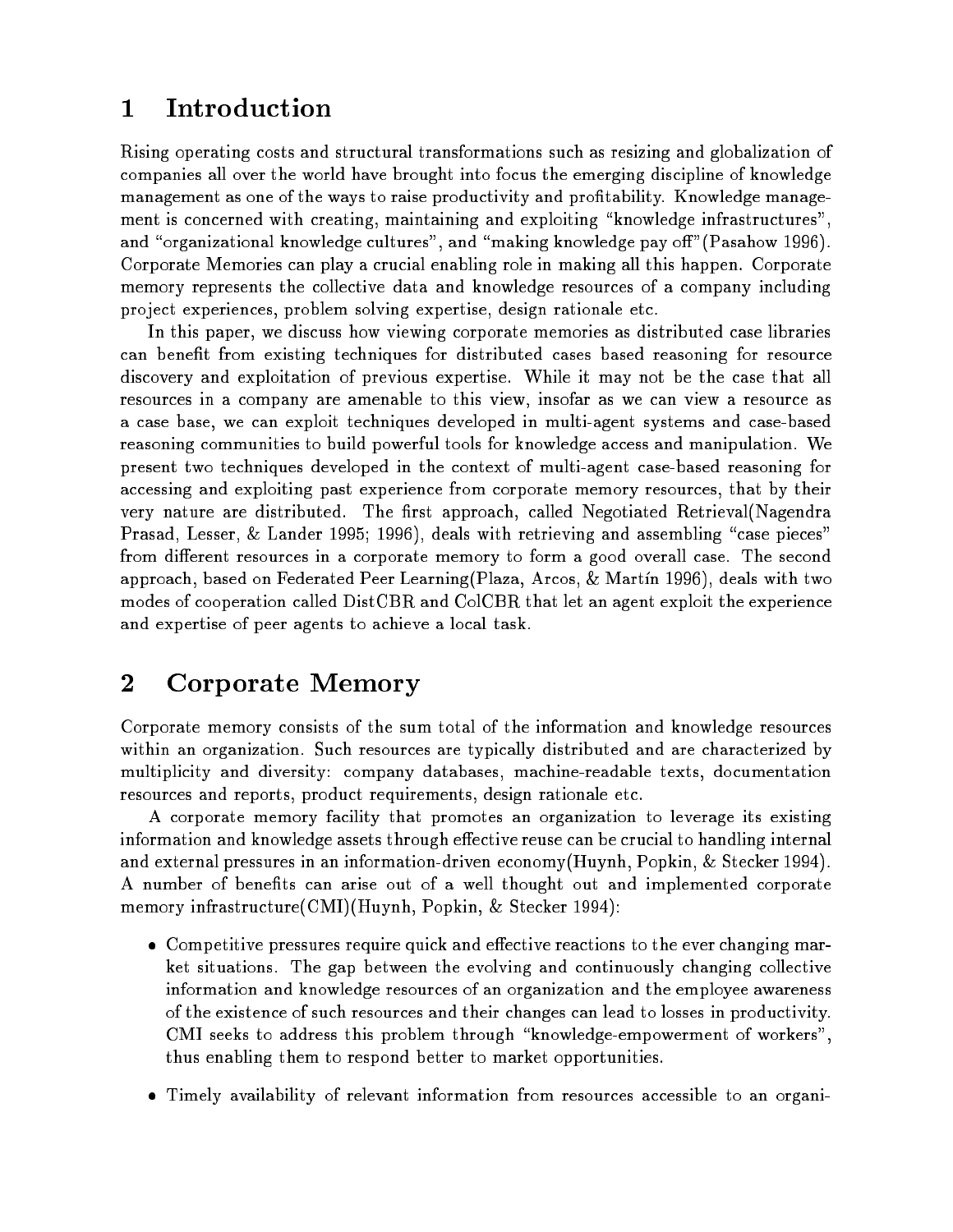zation can lead to more informed decisions on the part of individuals (managers, project leaders etc), thereby promoting the effectiveness and viability of decentralized decision making.

 Promotes organizations to become learning systems and avoid repeating the same mistakes (Sharp & Lewis). Information about past projects - protocols, design specications, documentation of experiences: both failures and successes, alternatives explored - can all serve as stimulants for learning, leading to "expertise transfer" and "cross-project fertilizations" (Vanwelkenhuysen 1996) within and across organizations.

Enablement of effective management of the know-how within a company mandates that a CMI incorporate characteristics like(Huynh, Popkin, & Stecker 1994):

- Semantically rich and flexible access mechanisms
- Automated management of potentially large-scale resource sets
- Ecient management of change and reuse given the dynamic nature of corporate information and knowledge resources
- Adaptability entailing learning from past experiences by recording them along with their context and re-instantiating them in similar future contexts to gain a level of predictability about these new situations.

The above requirements on CMI and the distributed nature of the resources comprising a corporate memory system provide compelling reasons for treating it as a distributed problem solving system. In the subsequent sections, we discuss the potential for distributed case-based reasoning approaches in dealing with access to corporate memory for semantically related but physically dispersed data and knowledge.

## Distributed Processing vs Distributed Problem Solv-3 ----

The task of information gathering in a distributed setting can be viewed in general terms as either distributed processing or distributed problem solving (DPS). Distributed processing is characterized by complete independence of subproblems. Agents need nothing other than local information to arrive at a subproblem solution of the required quality that can be synthesized with other agent subproblem solutions to arrive at a global solution. Distributed problem solving, on the other hand, is characterized by the existence of interdependencies between subproblems assigned to the individual agents, leading to a need for them to cooperate extensively during problem solving. They rely on communication to detect and exploit these interdependencies between subproblems. At the start, agents have only partial and incomplete views of global solution requirements. In spite of this deficiency in information, they may arrive at partial and tentative results that may be exchanged by the agents working on subproblems that are interdependent, to reduce the uncertainty that surrounds local problem solving. That is, agents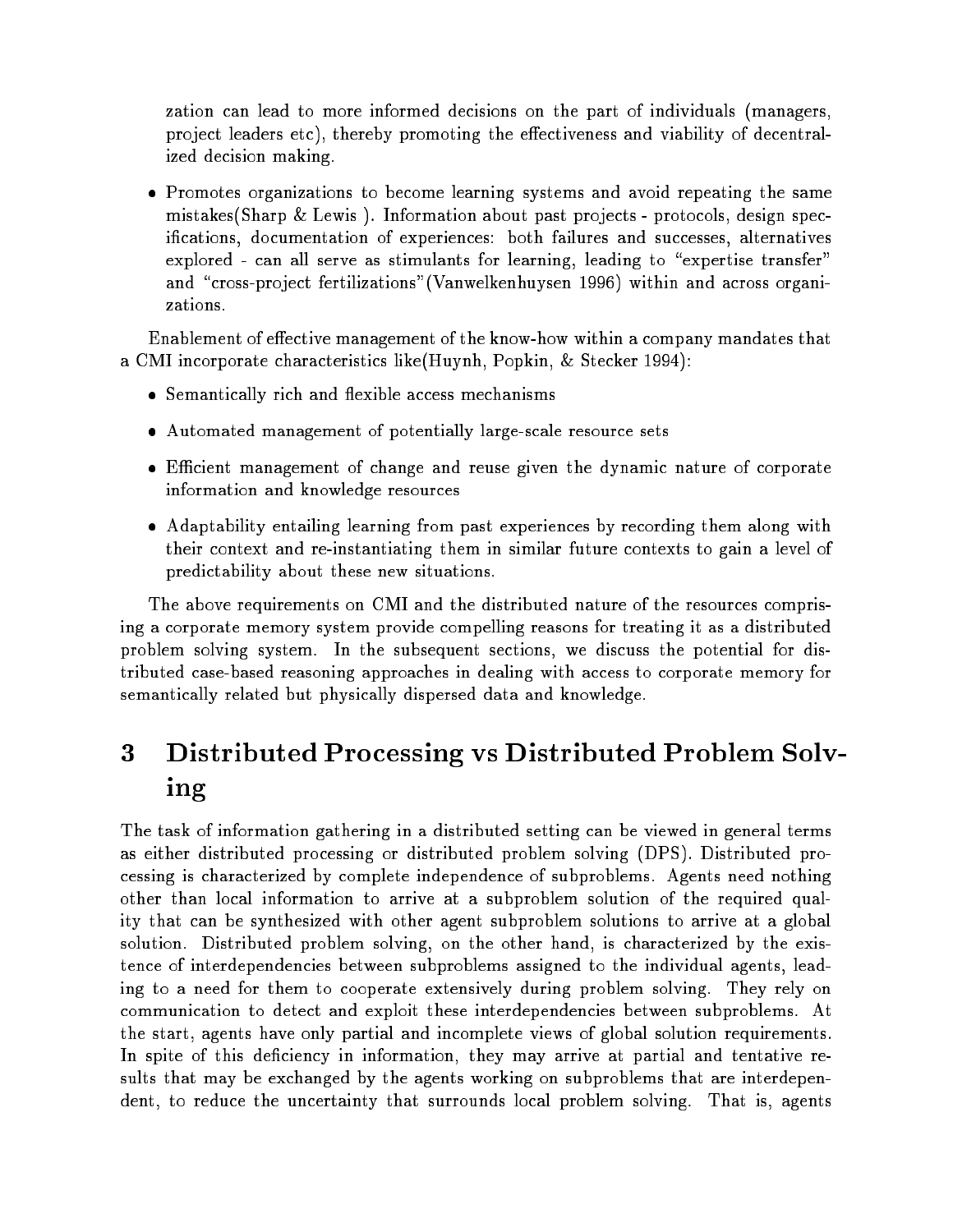may exploit the interdependencies between subproblems to their benet(Lesser 1990; 1991).

In this paper, the information and knowledge resources comprising a corporate memory of an organization are viewed as distributed case bases. Doing so lets us map techniques for distributed problem solving into tools for knowledge manipulation in corporate memories.

The first technique is based on a method proposed by Nagendra Prasad, Lesser and Lander(Nagendra Prasad, Lesser, & Lander 1996) for retrieval from distributed case bases. This method can be seen as an instantiation of aspects of the cooperative information gathering(CIG)(Oates, Nagendra Prasad, & Lesser 1994) approach to intelligent information gathering from networked information resources. This approach relies on the " $FA/C"$ paradigm(Lesser 1991) previously developed as a framework for distributed problem solving. Oates, Nagendra Prasad and Lesser(Oates, Nagendra Prasad, & Lesser 1994) provide an extensive discussion as to why it is better to treat information gathering in a networked environment as distributed problem solving. In a CIG task, potentially useful constraints may exist between different pieces of information. The discovery and exploitation of such constraints is necessarily a dynamic and incremental process that occurs during problemsolving and entails communication of partial results among agents in a timely and selective manner, to augment each agent's local view with a more global view. Given the incomplete nature of the local views of the individual agents, another important aspect of CIG is the explicit recognition of the role of solution and control uncertainty. Coupled with the fact that resources and time for conducting a search are limited in real-life problems, this leads to the notion of *satisficing search*. Another aspect of CIG is the explicit recognition and exploitation (or avoidance) of redundancy, leading to increased robustness or decreased resource demands depending on the context and the structure of the domain.

The second technique is the Federated Peer Learning-based cooperative Case-based Reasoning (Plaza, Arcos, & Martín 1996). Two modes of cooperative case-based reasoning are discussed: DistCBR where an agent can delegate its authority to another peer agent to solve a problem and ColCBR where an agent maintains authority while exploiting the experience of a peer agent. While remote evaluation capability supports DistCBR, ColCBR mode is supported by remote programming (or mobile code) capability of the underlying representation and communication framework. These modes let an agent exploit the collective memory in a distributed environment in a lazy, on-demand way.

In the following section, we first discuss why some of the resources comprising a corporate memory can be viewed as case bases. We then briefly discuss the Negotiated Retrieval Algorithm and the Federated Peer Learning-based cooperative Case-based Reasoning modes. Readers interested in further details are urged to refer to (Nagendra Prasad, Lesser,  $\&$  Lander 1996; Plaza, Arcos,  $\&$  Martín 1996).

#### 4Retrieval and Reasoning in Distributed Cases-bases

A Case-based Reasoning (CBR) system uses lazy "generalization" from past similar cases to the present task. Past similar cases are retrieved through similarity estimates between the current problem  $P$  and the precedent cases  $CB$  that the system has access to. The crucial assumption in a CBR system is that the more similar the current problem  $P$  is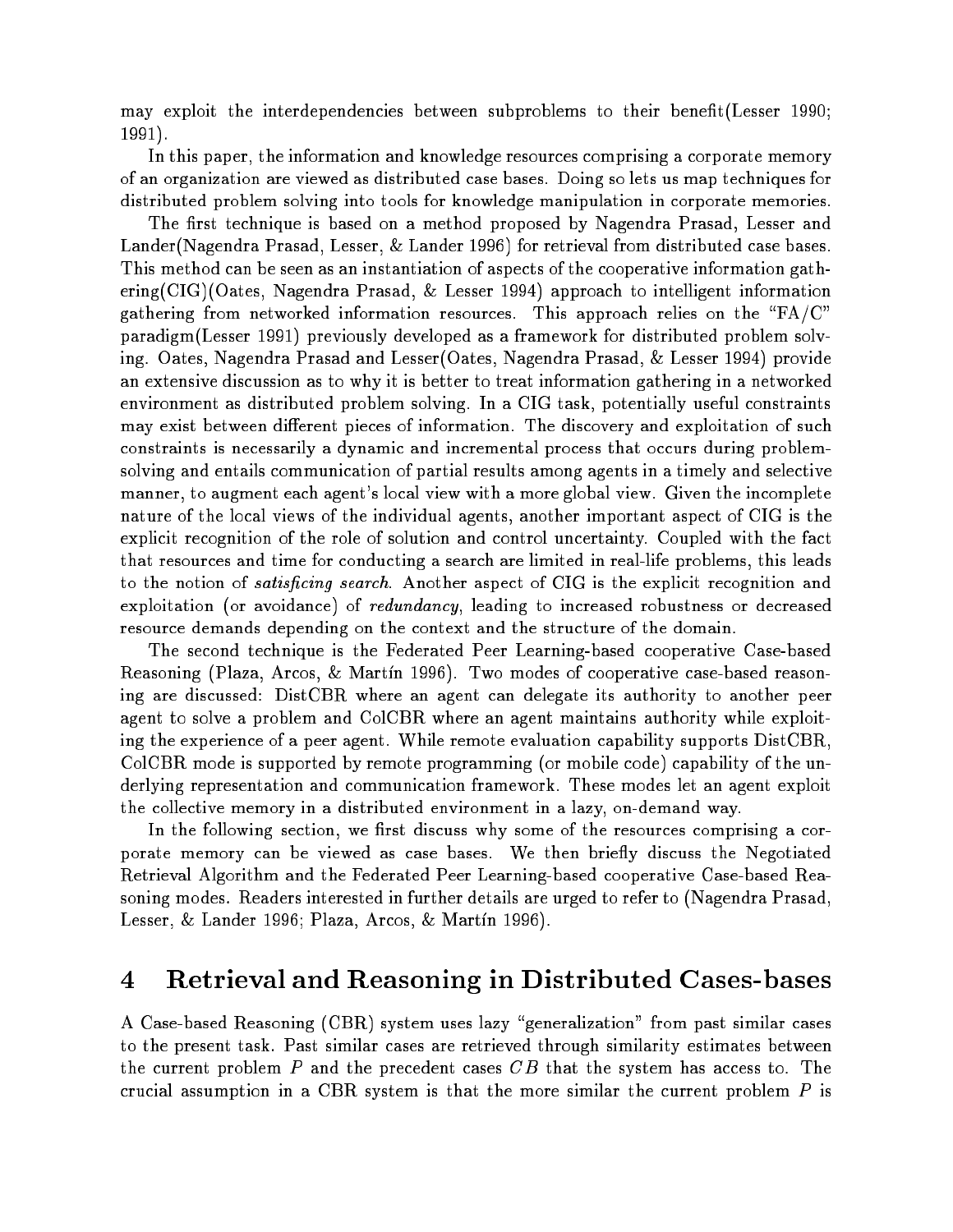to a precedent  $C \in CB$ , the more similar the solution of P is to the solution of C. In recent times, CBR techniques have enjoyed an immense popularity among researchers and practitioners of AI, building intelligent tools for a number of applications(Aamodt & Plaza 1994). Techniques for distributed case-based reasoning are being developed with the aim of leveraging the insights gained from building and using such applications but at the same time coping with the distributed nature of the knowledge available in many applications. Viewing Corporate Memories as Distributed Case Libraries (or Distributed Case Bases) provides us with ways to exploit these techniques to develop semantically rich and flexible tools for knowledge management in distributed environments.

# 4.1 Corporate Memories as Distributed Case Bases

In its most general form, a case base is a source of complex data stored in specific formats. A number of knowledge and data sources that comprise a corporate memory could be dened as case bases in this sense. Case bases could arise from formated records of useful employee experience and/or expertise. Alternately,  $\textit{Case-Knowledge Engineers}$  or content experts could design case bases of relevant experience by populating them with collections of records in appropriate formats. Certain unstructured databases like text databases can also be converted to case bases by generating semantic descriptors characterizing each of its documents. Much of the work in information extraction and text summarization concentrates on generating such descriptors(Lehnert et al. 1992). Given such descriptor generating capabilities, any set of databases with inter-related data can be treated as distributed case bases. Another promising alternative involves creation of metadata (Weibel 1995) that is an informative record attached to a document (structured or unstructured). A typical metadata record could contain elements like sub ject, author, title, ob ject type, relationship to other elements, coverage etc( weibel 1995) - . Development of metadata becomes especially feasible if the authors of a resource or a document could be encouraged to create such a description. Perhaps some of the most important sources of distributed case bases available to a corporation beyond its organizational boundaries are the distributed digital libraries with mutually related information, like PARTNET(Partnet ) on the Internet. PARTNET is WWW-accessible distributed electro-mechanical component library developed by the University of Utah's Mechanical Engineering Department as a resource to connect designers and engineers with parts suppliers. In this paper, we view a case base as not just a passive data store but an active one that can reason about its contents and their appropriateness in the context of a query. Thus, when we use the term "agent" and a case base interchangingly, we mean that the agent is an active case-based reasoning entity that can reason about its local case knowledge.

<sup>&</sup>lt;sup>1</sup>Metadata Workshop held on March 1-3, 1995, in Dublin, Ohio addressed the issue of appropriate metadata elements for document-like objects and identified an initial set of thirteen elements called the Dublin Core(Weibel 1995).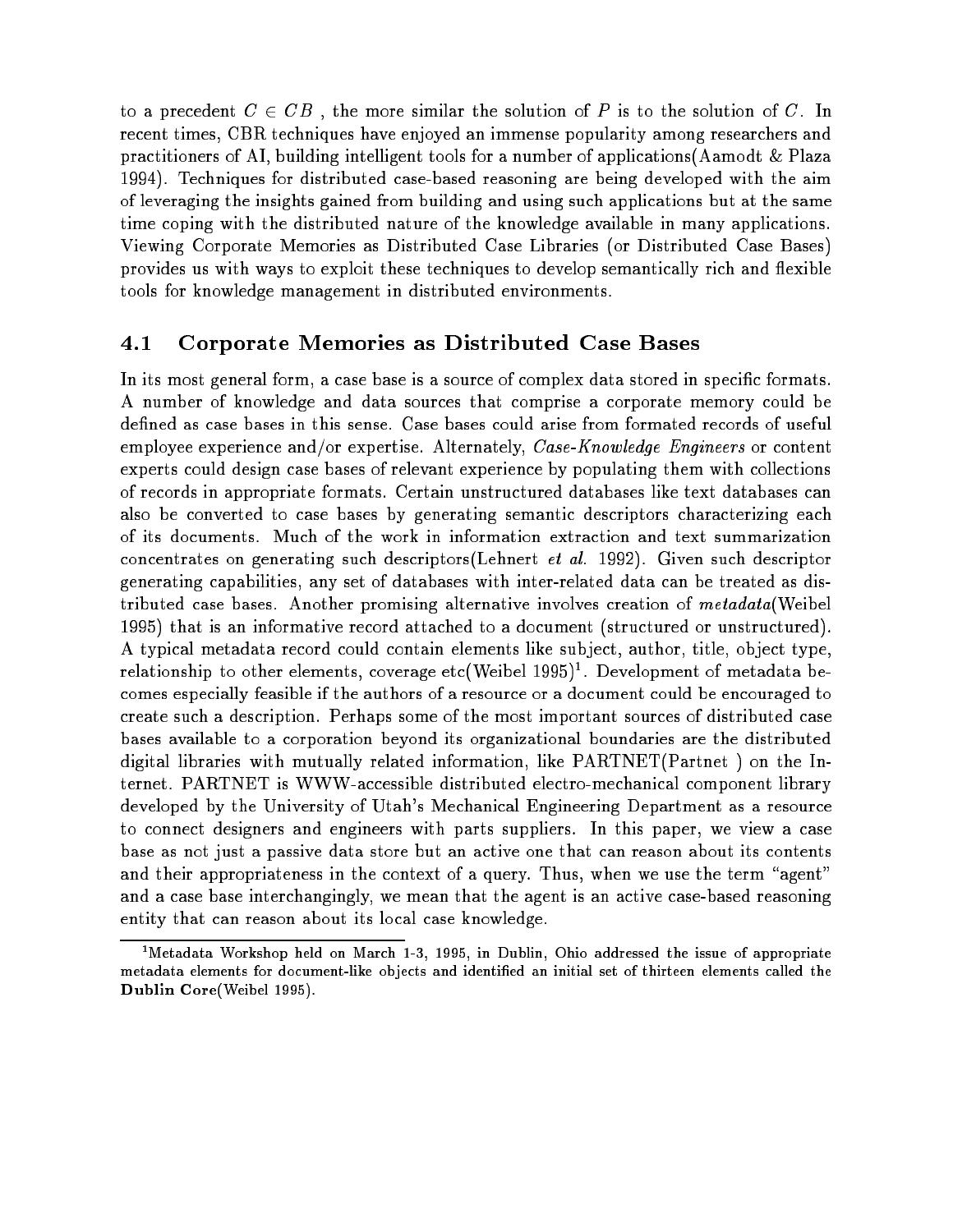#### 4.2Negotiated Retrieval

## 4.2.1 Overview

Most of the literature on information gathering deals with locating, gathering and selecting the best response to a query from among a multitude of responses from different data repositories(Arens et al. 1993; Bowman et al. 1994; Oates, Nagendra Prasad, & Lesser 1994). Nagendra Prasad, Lesser and Lander(Nagendra Prasad, Lesser, & Lander 1995; 1996) introduced a different model of response to a query where no single source of information may contain the complete response to a query; necessitating piecing together mutually related partial responses from disparate and possibly heterogeneous sources. A complex query is presented to a set of agents, each of which is responsible for retrieving information relevant to a part of the query. The agents negotiate to piece together a mutually acceptable response to the query. This type of retrieval, defined as Negotiated Retrieval(Nagendra Prasad, Lesser, & Lander 1995; 1996), adopts the above view of a query to a set of distributed case bases in the corporate memory context. More specifically, a response to a query involves assembling related pieces of information from different case bases to form a composite case. The agents have to cooperatively retrieve mutually acceptable responses while negotiating compromises to resolve con
icts. Each agent retrieves subcases from its local case base and all agents together assemble a mutually acceptable overall case from these subcases to produce a response to the user's information needs.

Information requirements of many real life applications rely on such distributed case bases. Let us illustrate this with an example: a management consultancy firm is faced with the need to quickly build a cross-functional team by drawing from an organizationwide talent pool for the purpose of helping an inventor research the market for a product, analyze pros and cons of the competition, and locate interested venture capitalists. We can imagine an automated assistant for querying a multi-agent system that assembles the team by letting each agent access its own resume database of various experts for a particular aspect of the project: technical, management, sales, etc. In assembling the team, the agents need to consider interactions between the requirements of experts for different aspects like for example, all experts willing to work on that type of project or all technical experts on the team being familiar with a particular computing environment. The distributed case bases in this example are the resume databases for different expertise, with descriptor generators that extract features like "project types willing to workon" and \familiar computing environments".

# 4.2.2 Negotiated Retrieval Algorithm

Below, we briefly present a summary of the Negotiated Retrieval Algorithm. Interested reader is referred to (Nagendra Prasad, Lesser, & Lander 1995; 1996) for a more formal treatment and empirical studies.

Negotiated Retrieval is viewed as a distributed constraint optimization problem where each agent has a set of subcase consistency constraints in addition to the local case base. These constraints arise in a number of ways:

Constraints could arise from useful context information attached to the metadata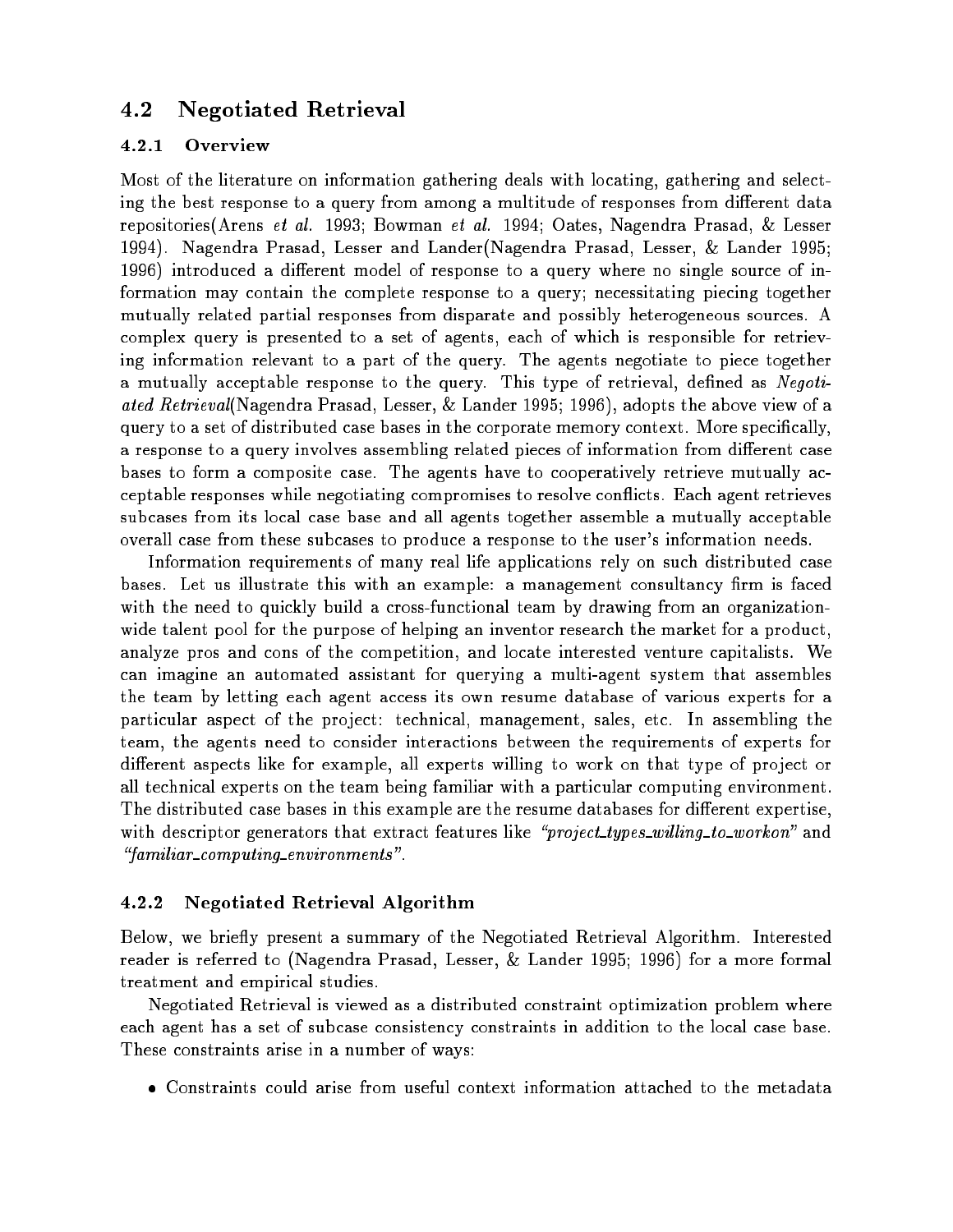specification of a resource or documents or as qualifiers attached to particular elements of the metadata

- Constraints could arise from the domain-specic knowledge an agent has about the requirements of the context in which its local subcases can usefully participate.
- Constraints could also be derived from queries that may be required to specify them in addition to user's information needs.

A case can be viewed as a set of feature-value pairs. The set of constraints that an agent has may be defined on both "local" and "non-local" features. Local features of an agent are those features that the agent uses to represent its local subcases. Non-local features are those features that some other agent uses to represent its local cases. Thus, a constraint can be viewed as a relationship between subcases of one or more case bases and is enforced through interrelationships between features of these subcases.

A case has a number of associated attributes that involve measures of certain characteristics of a case and are functions of the feature values of a case. Examples of attributes include reliability, quality, uncertainty and cost. In addition to being acceptable to all agents, it is desirable that a case be optimized along the attribute set. These requirements lead to organization of an agent's constraints as *soft* constraints and *hard* constraints where the former set represents solution preferences and the later set represents those constraints that are relaxed only as a result of explicit recognition by the agents that the set is too constrained to lead to a mutually acceptable solution. Relaxing a soft constraint may only involve penalties in terms of loss of optimality in the desirable attributes. For example, relaxing a soft constraint may lead to less robust solutions. Softness of a constraint represents its degree of flexibility. On the other hand, hard constraints are generally not relaxed except with an explicit understanding that the resulting responses satisfy the query specifications only partially or are consistent with only a subset of the agents.

A *partial case* is a partially evolved response to a query. A partial case is obtained by composing the subcases from one or more agents but it is not yet acceptable to all agents (perhaps because it needs more subcases or because other agents have not checked it against their consistency constraints). Projection of a partial case on to a set of features is the set of feature-values pairs in the partial case for that set of features.

The agents execute the Negotiated Retrieval Algorithm (NRA) as follows:

### Phase I: Local Retrieval

If an agent received feedback from other agents about previous violations, it first assimilates it (details of the assimilation process are provided later). Some of the agents, using the relevant portions of the user query and the presently available information on the problem-solving state (including previously tried solutions, con
icts they caused and feedback in the form of advice on violated constraints from other agents), retrieve the seed subcases around which the rest of the case evolves. Other agents have too poor a local view to perform retrieval without additional help and hence wait to extend partially assembled cases. If a seed agent fails to retrieve a case, it can relax some local constraints until it finds a case or gives up at certain point. In general, a locally retrieved subcase is re-instantiated in the present problem context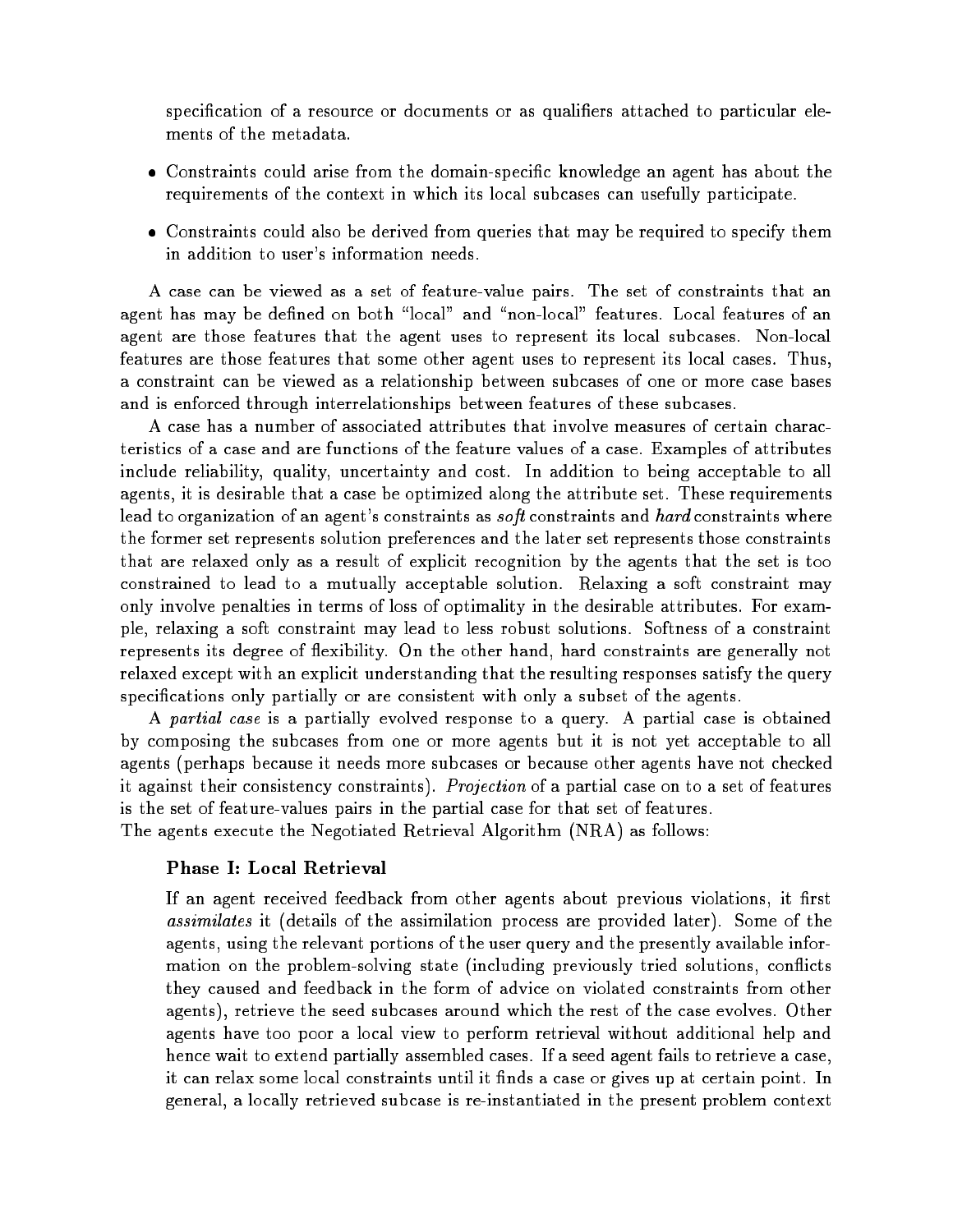during this phase. Re-instantiation could also involve adaptation of the retrieved subcase to the new context.

# Phase II: Sub-case Integration, Partial Case Extension and Con
ict Detection

Agents try to "merge" the local subcases to form larger partial cases. It involves checking for consistency and interactions among the sub-cases retrieved by different agents. In the situation where the agents are trying to physically represent the overall episode at a single central repository, the agents can easily obtain the relevant information for consistency checking by looking at the other agents' sub-cases in the central repository. However, integration need not necessarily lead to a combination of the sub-cases at a single physical location. In this situation, the agents have to exchange projections of partial cases. For example, agent  $A_1$  wanting a consistency check on one of its partial cases by  $A_2$  has to send to  $A_2$ , a projection of that partial case with respect to the relevant features of the constraints at agent  $A_2$ . Projection information alone is sufficient for Agent  $A_2$  to check for the consistency of that partial case with respect to its constraints (more details can be found in (Nagendra Prasad, Lesser, & Lander 1996)). If constraints are not violated then the subcases are considered "merged" due to their mutual consistency. Those agents who could not retrieve subcases due to insufficient information in Phase I, try to extend these partial cases by adding their subcases. An agent intending to extend a partial case obtains an appropriate pro jection of that partial case to serve as an anchor for the local subcase retrieval.

If any violations are detected during a merge or an extend operation due to poor or infeasible values on local or non-local features, go to Phase III; else exit.

# Phase III: Con
ict Resolution through Negotiation

Each agent categorizes its violated local constraints into pre-enumerated classes of violations and uses a set of con
ict resolution strategies associated with each of these categories to generate a set of advice as feedback to itself and the other agents involved in the partial case that led to the conflicts. The set of advice could range from domain independent strategies to highly domain specic ones(Nagendra Prasad, Lesser, & Lander 1996):

- 1. Some of the agents may do their local retrieval using similarity measures based on "closeness" of the retrieval requirements to the cases in the archive. Such agents can be advised to broaden their search by obtaining cases with poorer similarity values or different similarity measures.
- 2. Some of agents may retrieve a case and massage it using an adaptation strategy to fit the new situation. An agent could advise another agent to modify the retrieved case in a different way  $-$  use a different adaptation strategy.
- 3. In systems where it is possible for agents to be associated with some knowledge of the importance of a particular feature's values and constraints for the overall case, this knowledge can serve as basis for generating advice to relax a soft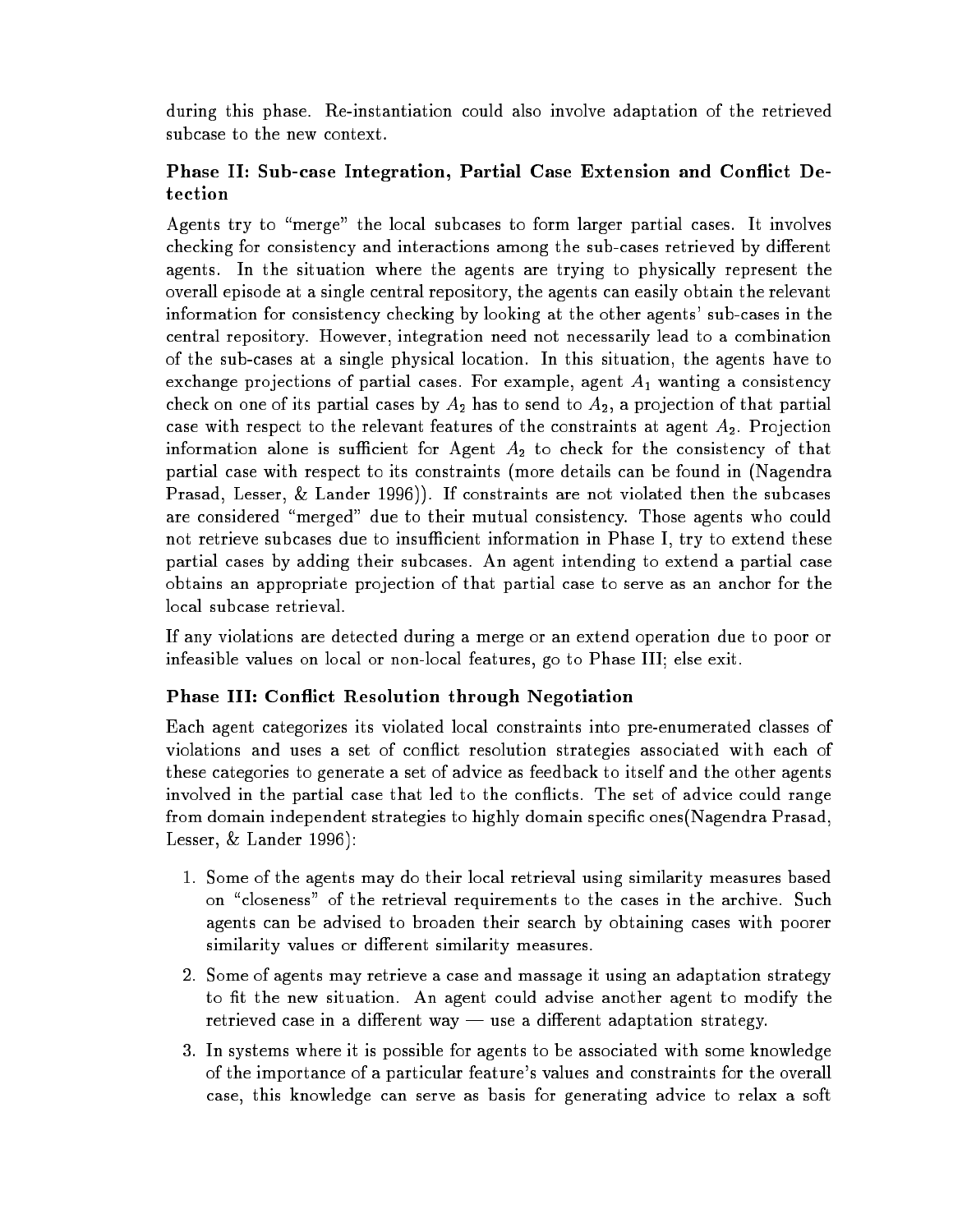constraint involving certain parameters. Alternately, the advice can be in the form of changes to the values or ranges of certain features in order to obtain better local solutions.

- 4. An agent detecting lack of progress either locally or at other agents (based on the pro jections it receives from those agents) could advise some of them to relax their hard constraints. This is expected to take the retrieval process to qualitatively different regions of the case base. Just as with soft constraints, the choice of which constraint to relax is based on system-wide knowledge or generic strategies associated with some or all of the agents about the importance of various types of constraints for the overall case.
- 5. Some of the agents may have capabilities to analyze particular features of the solution space that lead them to recognize opportunities for more efficient customized search strategies. They can together decide to play out specific roles in this kind of customized search. Lander(Lander 1994) presents a good example of a customized search called *linear compromise* where agents, upon recognizing the linear nature of their solution space, decide to exchange end points and extrapolate between them to find the intersection point as a mutual compromise solution.

Upon generating feedback, goto Phase I.

Assimilation of feedback advice from other agents enhances an agent's view of the nonlocal requirements. An agent assimilating feedback can indulge in a process as complex as the generation of feedback. It may involve relaxing a constraint or adding a new constraint to the local set of constraints. Assimilation may be context-sensitive, leading to constraints that are applicable only in specific contexts or to specific types of partial cases at the local agent. In addition, the assimilation process may also involve transformations where an agent uses the feedback from other agents to generate its own local constraints rather than directly incorporate the feedback.

The Negotiated Retrieval Algorithm is an asynchronous parallel distributed constraint optimization search to obtain a good overall episode assembled from case pieces. The asynchronous nature of the search arises from the fact that an agent could be in any phase of the NRA for a given case evolution at a given time. More than one partial case could be evolving simultaneously and an agent could be in different phases of Negotiated Retrieval for different partial cases at any given time. The NRA algorithm is very general and a system may go through only some or all of these phases to achieve coherent retrieval of good overall cases.

Another feature of Negotiated Retrieval Algorithm is its ability to work with heterogeneous agents. While we cast NRA as constraint optimization search, it is not essential that the agents represent these constraints in any particular form - they could be procedural or declarative and in multiple forms. Internally, the agents could be using disparate knowledge organizations or problem solving control organizations. Agent detects constraint violations based on projections that basically represent information about the features that this agent as well as some other agents know about. The only requirement is the ability of an agent to translate a projection or feedback into its local language or from its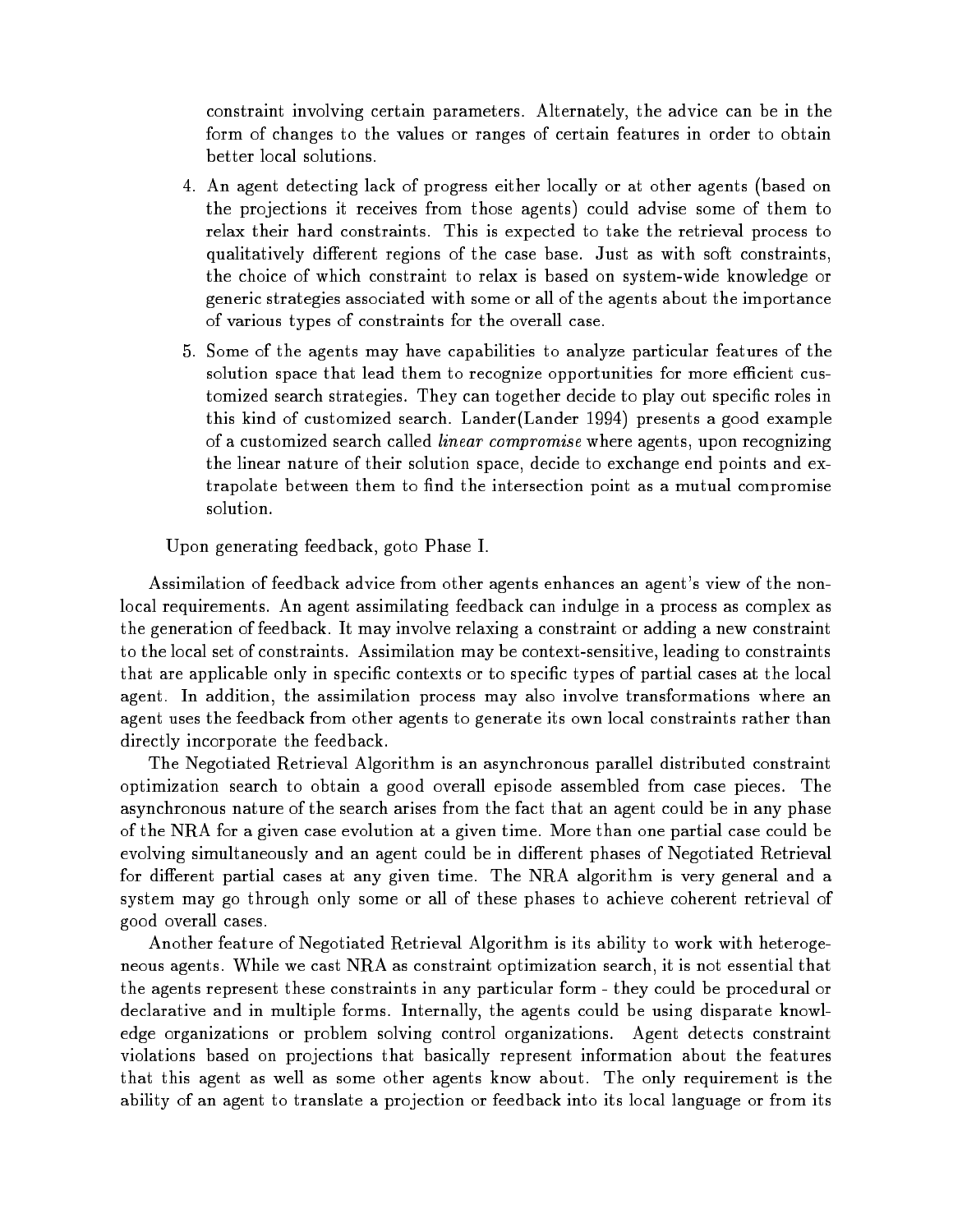local language to the language of another agent. These types of translation mechanisms are commonly called "wrappers"(Genesereth, ,  $\&$  Ketchpel 1994) and are used to enable a set of heterogeneous or stand alone systems to function as a multi-agent system.

### 4.2.3 CBR-TEAM: A multi-agent design system

In this section, we present a brief summary of the CBR-TEAM system(Nagendra Prasad, Lesser, & Lander 1996) that uses negotiated retrieval to compose coherent design cases. Note however, that our experience with negotiated retrieval is still rudimentary and we will be able to give further insights into its effectiveness in future.

CBR-TEAM, whose core is derived from TEAM(Lander 1994), is a parametric design system that uses a set of heterogeneous cooperative agents for designing steam condenser components. It consists of three agents - motor-agent, pump-agent and vbelt-agent that are responsible for the design of the motor, pump and vbelt components of a steam condenser. The user gives a problem specication that consists of minimum head size for the pump in the required design. The agents in CBR-TEAM retrieve and use suitable members from libraries of manufacturer-specied models for designing their components and use the negotiated retrieval strategy to arrive at mutually acceptable designs. When the components of the individual agents are being assembled, violation of constraints due to mismatches on shared parameters lead to information exchange followed by redesign. Interface parameters are those features of a component that are shared by more than one agent. All the relevant agents have to reach an agreement on the values of the shared parameters.

During the initial phase of retrieval, the agents may have only partial information on the requirements of other interacting components. So, each of the agents chooses the lowest cost component based on the information available to it. Trying to assemble these components into an overall design may lead to conflicts due to mismatches in the parameters that are shared by two or more components. For example, motor and pump components have required-pump-power as a shared parameter and both motor-agent and pump-agent impose their own set of constraints on this parameter. A mismatch on this parameter involves one agent assigning a value to the parameter that violates the constraints in another agent. When a conflict is detected, the agent detecting it sends feedback to the other agents involved. In CBR-TEAM, feedback involves communicating the relevant violated explicit constraints, all of which are single-parameter numerical-valued constraints. When an agent receives feedback from others, it assimilates the feedback. Assimilation involves adding the feedback constraints to the set of local constraints to effect further searches from there on. The agents iteratively perform further rounds of retrieval using the previous information and the new requirements from other agents to get better cases to be assembled into a design that does not produce the same con
ict.

#### 4.3Federated Peer Learning

Plaza, Arcos and Martin(Plaza, Arcos, & Martín 1996) discuss two modes of cooperation among case-based reasoning (CBR) agents where an agent can leverage the learning ca-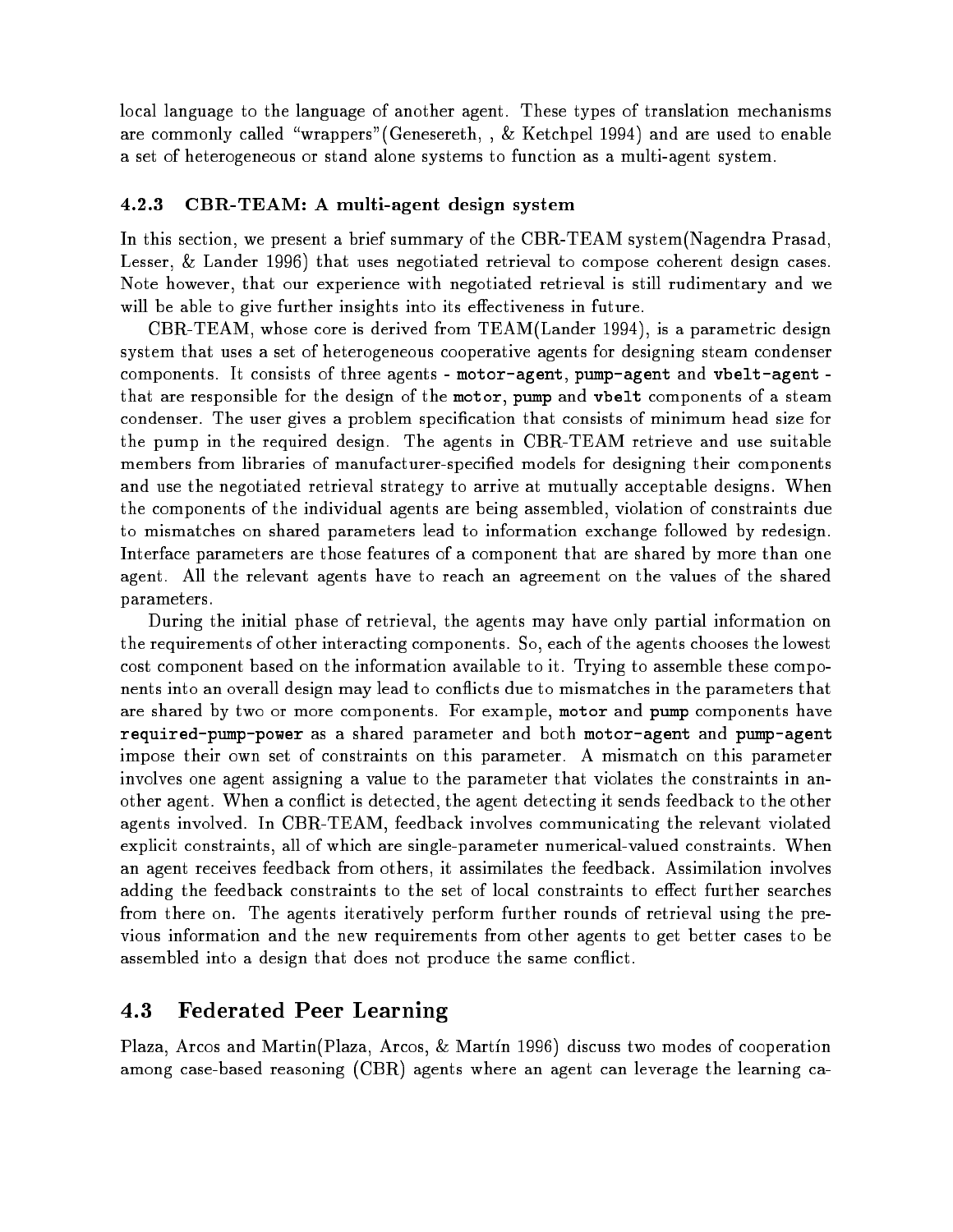pabilities or past experience of peer agents to achieve a task or solve a problem. These modes are developed within the Federated Peer Learning (FPL) framework (Plaza, Arcos,  $\&$  Martin 1996) that aims to study cooperative problem solving among agents possessing either same or different capabilities and incorporating potentially different knowledge and problem solving behaviors based on their individual learning and experience. Cooperative problem solving in such a system can result in bringing wide range of experience to bear on a task at hand in an agent. The approach taken here to achieve cooperation is through communication using the Noos representation language developed at IIIA for integrating learning and problem solving(Arcos & Plaza 1996). Plural Noos is an extension of Noos that allows communication and mobile (or \migrating") tasks and methods (to achieve these tasks) among agents that use Noos as a representation language. In particular, we will show two modes of cooperation among CBR agents: Distributed Case-based Reasoning (DistUDR) 3 and Collective Case-based Reasoning (ColUDR). Intuitively, in DistUDR cooperation mode an agent  $A_i$  delegates its authority to another peer agent  $A_i$  to solve a problem – for instance when  $A_i$  is unable to solve it adequately. In contrast, ColCBR cooperation mode *maintains the authority* of the originating agent: an agent  $A_i$  can transmit a mobile method to another agent  $A_j$  to be executed there. That is to say,  $A_i$  uses the experience accumulated by other peer agents while maintaining the control on how the problem is solved.

Each of the cooperating agents in DistCBR and ColCBR is capable of solving the overall task by itself (most of time) unlike in Negotiated Retrieval where agents are specialists at specic subtasks.

### 4.3.1 Representation and Communication

The approach taken to develop cooperative CBR is to extend Noos, a representation language for integrating learning and problem solving that has been used to develop several CBR systems. In this section we first present some basic notions of the language, and later the Plural extension that supports communication and cooperation among CBR agents using Noos.

Noos is a reflective object-centered representation language designed to support knowledge modeling of problem solving and learning(Arcos & Plaza 1994; 1996). Noos is based on the task/method decomposition principle and an analysis of knowledge requirements for methods — and it is related to knowledge modeling frameworks like KADS (Wielinga et al. 1993) or complements of experies (Negles 1990). A method models and models a way to solve a task. A method can be elementary or can be decomposed into subtasks. These new (sub)tasks can be achieved by their corresponding methods in the same way. For a given task there may be multiple alternative methods (alternative ways to solve the task). For

<sup>2</sup> By peer agents we mean agents that are capable of solving the task that another agent has at hand.

<sup>3</sup>Note that this mode of cooperation unfortunately carries the same name as our use of the term distributed case-based reasoning for agents more generally doing case-based reasoning in a distributed manner. The name for this mode of cooperation was introduced in (Plaza, Arcos, & Martín 1996) where cooperative CBR was used for agents more generally doing case-based reasoning in a distributed manner. In order to avoid confusion, in this paper, we use the acronym DistCBR for this specialized FPL cooperation mode and the terms cooperative CBR and distributed case-based reasoning are used interchangeably for the more general situation of agents doing case-based reasoning in a distributed manner.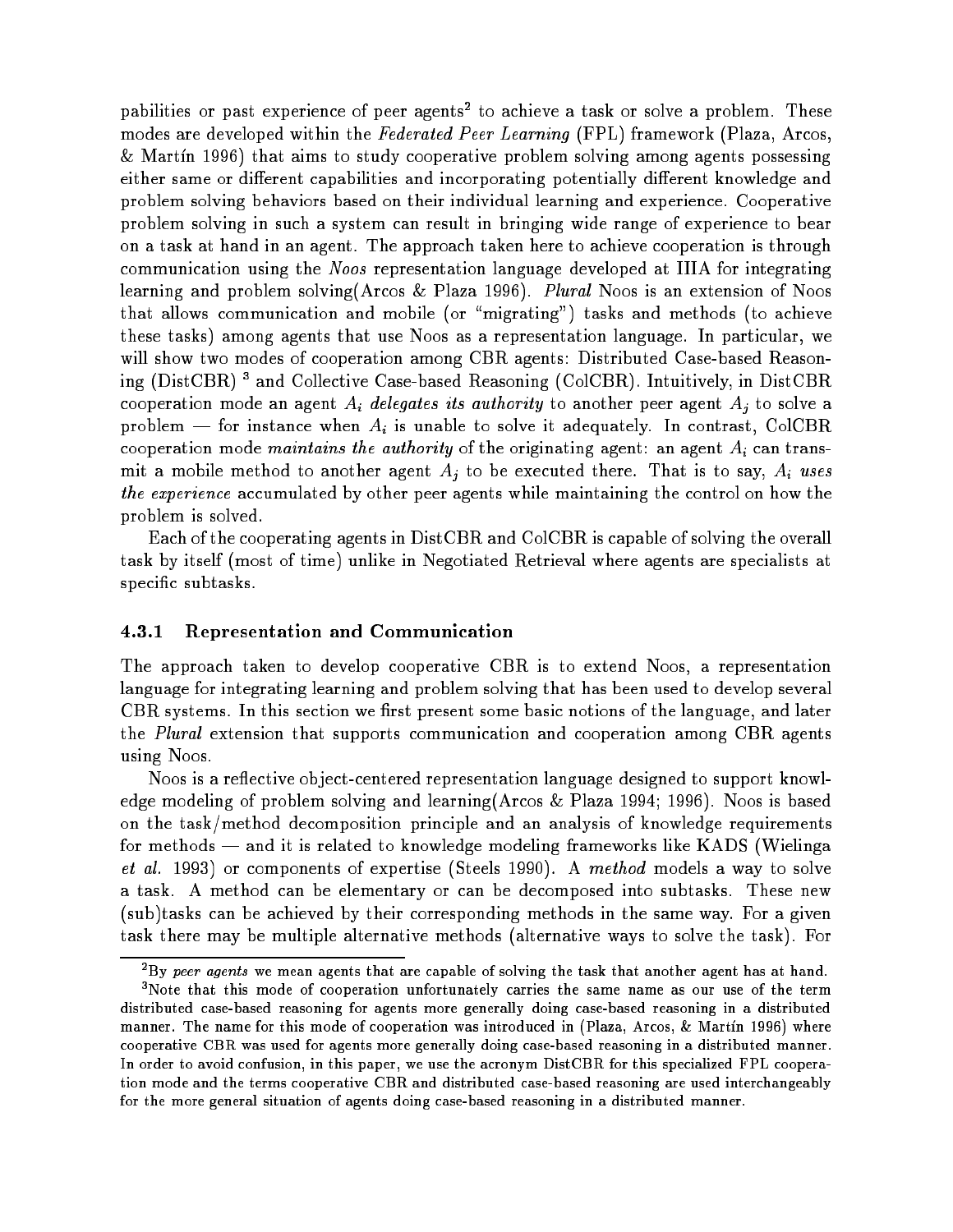instance, a CBR method(Aamodt & Plaza 1994) is decomposed into retrieve, select and reuse subtasks and there are several possible methods to access stored cases, select one of them according to some criteria, and finally reuse the solution. Retrieval methods allow Noos to inspect and analyze previous specic situations in the episodic memory. The reuse methods re-instantiate solutions to precedent problems in the current context or construct new solutions using the precedent solutions and the current problem. Decision-taking in Noos is modeled by a preference language that allows the specification of the conditions under which an alternative is better than the others. Reasoning about preferences permits an agent to select a method from a set of alternatives or to choose to cooperate with an agent from a set of associate agents (more on this later).

Noos is a representation language based on *descriptions*. A description is formed by a collection of features. The values of features are constants or other descriptions. This approach is close to the  $\psi$ -term formalism (Ait-Kaci & Podelski 1993). Domain knowledge is represented in Noos by descriptions of the concepts in that domain. Descriptions have a correspondence to labeled graph representations as shown in Figure 1 that is a description of an experiment in the chromatography domain (Plaza, Arcos, & Martín 1996).



Figure 1: A case description in CHROMA.

Methods are also represented as descriptions. The features of a method description represent the subtasks into which that method is decomposed. Methods are defined by refinement from a set of built-in methods. The set of built-in methods in Noos are those of a general-purpose language plus some constructs enabling introspection. The uniform representation of methods as descriptions is what allows Plural Noos to transmit both entity descriptions and methods in the same way over the network.

#### 4.3.2 Agent Communication with Plural Noos

Plural provides a seamless extension of Noos to support distributed scoping and reference for all the basic Noos constructs. An agent in *Plural* is a particular Noos application with a network address, and the acquaintances of an agent are those agents with addresses known to it  $-$  as in the actors model. The CBR cooperation modes use three Plural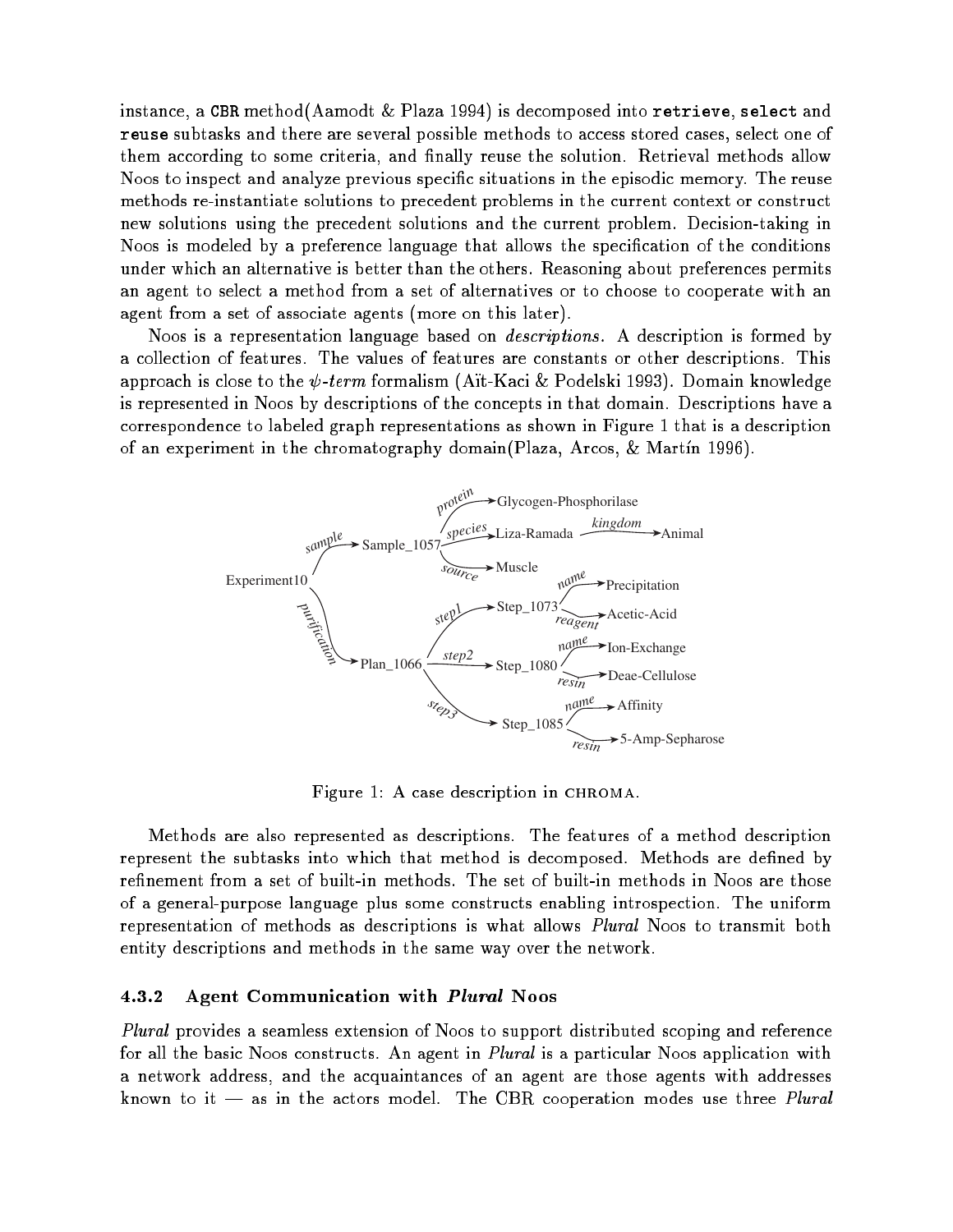Noos capabilities: network references, remote evaluation, and mobile methods. Using Plural Noos, arbitrary Noos descriptions (of entities and methods) can be transmitted over the network from one agent to another. In particular, cases and CBR methods can be transmitted from a CBR agent to another.

Network references extend Noos references to agents over the net. Syntactically, a reference to a feature in an agent-i like (>> feature of entity) once transmitted to a new agent agent-j becomes a network reference equivalent to (>> feature of entity at agent-i) in agent-j; and an identifier of an entity in agent-i like entity55, once transmitted to a new agent, becomes a network reference like entity55@agent-i in agent-j. Network references are transmitted over the network: if entity55@agent-i is a value of the feature my-friend of entity99 in agent-j and a new agent has the reference (>> my-friend of entity99 at agent-j), it will get the original network reference entity55@agent-i. Network references avoid the problem of maintaining state when objects with state are copied over the network. State is local to agents, and when a description is referenced by another agent, a network reference is transmitted.

If we view a Noos description as a labeled graph, transmission of a description starts at a selected node (for example, the root in Figure 1) and "copies" the graph to the destination as follows: if a graph node is a constant, (like a number or a string) a fresh copy is produced. Otherwise a network reference to that node is created. Since Noos performs lazy evaluation, not all the nodes in a graph are transmitted when the root is referenced, but only those needed by remote references. Path equality (sharing) and circularities in the graph are preserved.

Remote evaluation allows an agent to use a method owned by another agent  $-$  as in remote procedure call  $(RPC)$ . Specifically, remote evaluation allows an agent agent-i to ask another agent agent-j to execute a specific method method-k@agent-j for a given problem-n of agent-i, as in the expression (noos-eval (method-k@agent-j problem-n) at agent-j). In this process, agent-j receives the network reference problem-n@agent-i and applies method-k to it. During evaluation, further references in agent-j to features of problem-n@agent-i are interpreted as network references that automatically lead to communication to agent-i asking for the value of that feature. Agent-i is responsible for inferring that value and transmitting its network reference to agent-j.

For some cooperation modes it is necessary to support so-called mobile code or migrating programs . Mobile methods are supported by Plural Strategy through the capability for transmitting method descriptions. A mobile method description is first defined in an originating agent agent-i. Then, the *Plural* Noos construct jump can be used to bind the mobile method with the appropriate references and to instantiate the method at the destination agent.

When a method jumps to a remote agent, the whole task/method decomposition of the mobile method is "copied" in the following sense: the name of the built-in of which the method is a refinement is transmitted, as well as its subtasks. Recursively, the methods defined in the originating agent for those subtasks are also "copied". The references of the mobile method in the originating agent are transformed to network references as explained previously.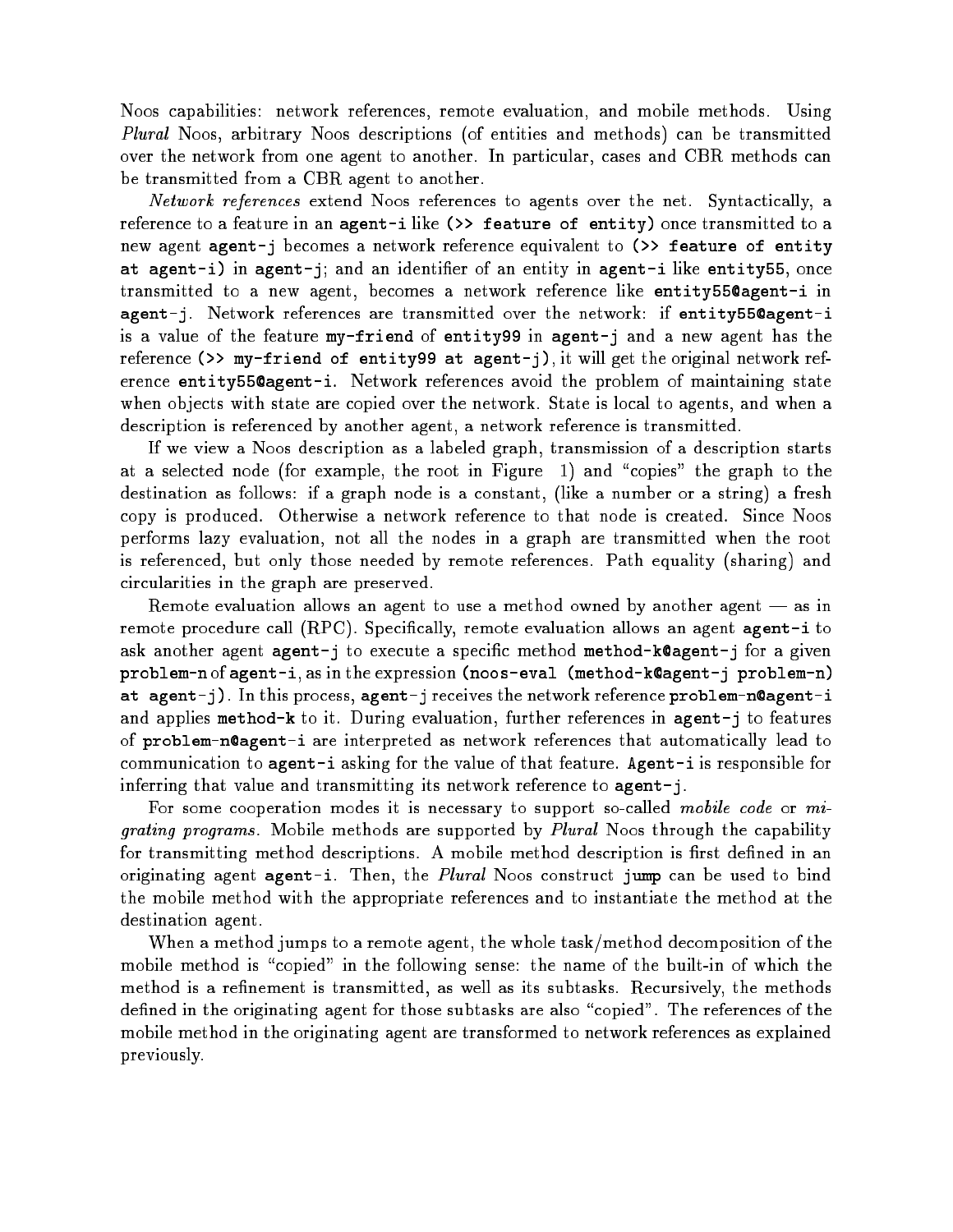## 4.3.3 Two Modes of Cooperation for CBR Agents

Cooperation among CBR agents involves exploiting the set of precedents in the collective memories of all the agents for use in similarity-based reasoning. There are two general ways to do so: DistCBR and ColCBR. Intuitively, both DistCBR and ColCBR are based on solving a problem by reusing the knowledge learned by other CBR agents. Given an agent (the *originator*) trying to solve a problem, the difference between both modes is in the similarity-based reasoning method used: that of the originator or that of the CBR agent that is helping the originator.

- DistCBR is based on an agent  $A_i$  transmitting the problem and the task to be achieved to another agent  $A_j$ . Agent  $A_j$  uses its own CBR method and its case base  $CB<sub>j</sub>$  to achieve the task and send the results back to agent  $A<sub>i</sub>$ . In case of failure, a failure token is sent back and  $A_i$  can iterate the cooperation tasks with the next agent of its preference.
- ColCBR is based on an agent  $A_i$  transmitting the method that is to be used to solve a task, in addition to the problem and the task to be achieved, to another agent  $A_j$ . Agent  $A_i$  will use its case base  $CB_i$  and the method sent by  $A_i$  to achieve the task and send back the results. In other words, the originator is using the memory of the other agents as an extension of its own  $-$  as a collective memory  $-$  by means of being able to impose on other agents the use of its own CBR methods. In case of failure, a failure token is sent back and  $A_i$  can iterate the cooperation tasks with the next agent of its preference.

From the standpoint of implementing these cooperation modes, we can say that DistCBR is supported by the remote evaluation capability and ColCBR is supported by remote programming (or mobile code) capability of Plural Noos.

## 4.3.4 Multi-agent Protein Purication

We now discuss the application of the two cooperation modes introduced above in a system that recommends chromatography techniques to purify proteins from tissues and cultures. There are a number of proteins and associated chromatography techniques currently in use in a larger number of industrial chemical labs. Each of these labs may face its own subset of problems that it routinely solves and in the process it develops expertise for handling them. It may also face problems that seldom occur at its location but occur frequently at other locations — leading to the developemnt of expertise at those locations. Different locations may thus have different methods for case-based reasoning that rely on knowledge modeling analysis of their particular problems and local expertise and biases. This gives rise to the need for cooperation to exploit peer expertise.

Our multi-agent CBR system consists of a number of chroma agents that can recommend chromatography techniques for protein purification. Each CHROMA agent can be *configured* using Noos. It allows the configuration of a CBR system through a knowledge model analysis of the domain(Arcos & Plaza 1994; 1996). Such a configuration is done with the component blocks provided by Noos  $-$  like generic retrieval methods  $$ that are refined (or biased) in order to incorporate the domain knowledge that has been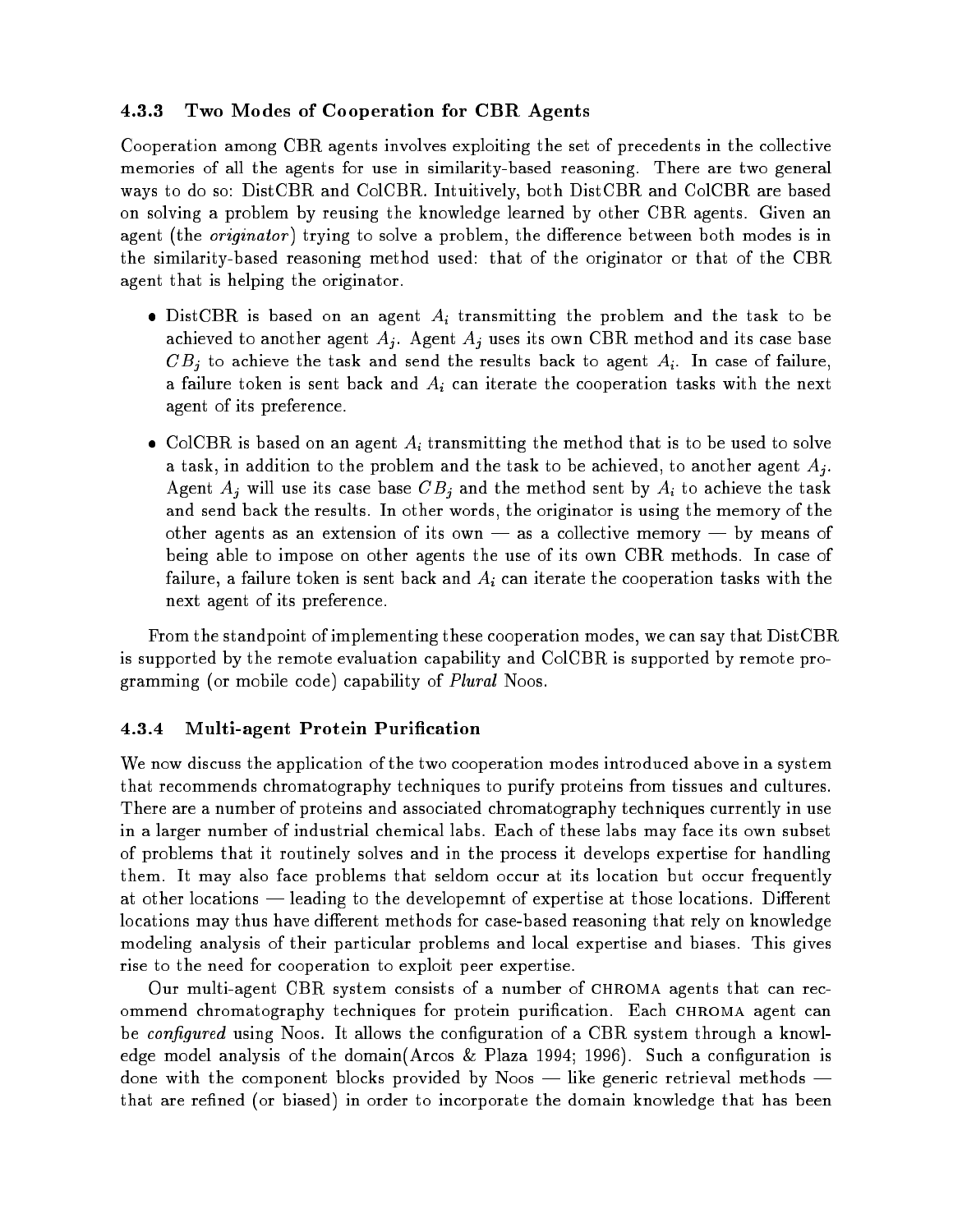modeled. In CHROMA, the domain knowledge is used to characterize which features are more important for judging the similarity between a current problem and a precedent case. Noos allows the expression of such knowledge by means of retrieval methods and preference methods. Such an abstraction permits one to ignore implementation details like the indexing algorithms and, most importantly, permits the communication of such methods among CBR agents(Arcos & Plaza 1994; 1996). This allows a CBR agent to not only exploit the cases in its own case-base but also those cases known by other agents.

Learning in CBR is lazy: a CBR system imposes a partial order among (a relevant subset of) the past examples based on the current problem. The solution of a problem is determined by the solution of the case(s) that is maximal in the partial ordering established by preferences. Thus, solutions proposed by the system are a function of the individual experience of the CBR system plus the domain knowledge given by the system designers during the knowledge modeling stage. The CBR method in a CHROMA agent is configured as follows:

- 1. Goal-driven Retrieval This is a generic method that selects from memory all cases obeying a constraint declared as pattern. Intuitively, it retrieves all cases subsumed by (all cases that match) the pattern. Domain knowledge in CHROMA requires that only cases whose protein feature has the same value as in the current problem are retrieved. This form of retrieval is called goal-driven retrieval (since the protein is the goal in our process) and can be represented by a general method called retrieve-by-determination.
- 2. Domain Selection Criteria This component is a preference method that imposes a partial order among retrieved cases. In CHROMA there are three basic preferences:
	- **Preference n.1** Domain knowledge in CHROMA states that usually the most important criterion for similarity is having the same value for a feature in the source and in the current problem.
	- Preference n.2 This preference method relies on the species feature i.e. the species of the sample tissue or culture from which the protein is purified. This preference discriminates the retrieved cases that are indistinguishable using preference n.1.
	- Preference n.3 This method is a preference based on the kingdom taxon of the source. It is used to discriminate among the retrieved cases that are not distinguishable by the preceding preference methods.
- 3. Reuse Finally, the reuse method re-instantiates the purification plan of the most relevant precedent chosen using the above domain preferences.

In the multi-agent extension of CHROMA, each laboratory has a specific agent that can support this CBR method or a similar one. Different CBR methods can be derived by supplementing or substituting the general preference criteria with specific ones arising out of the kinds of problems an agent regularly solves. For instance, for a given tissue, the species criterion could be more relevant than the source criterion. Thus, each CBR agent possesses selection criteria adapted to its own experience.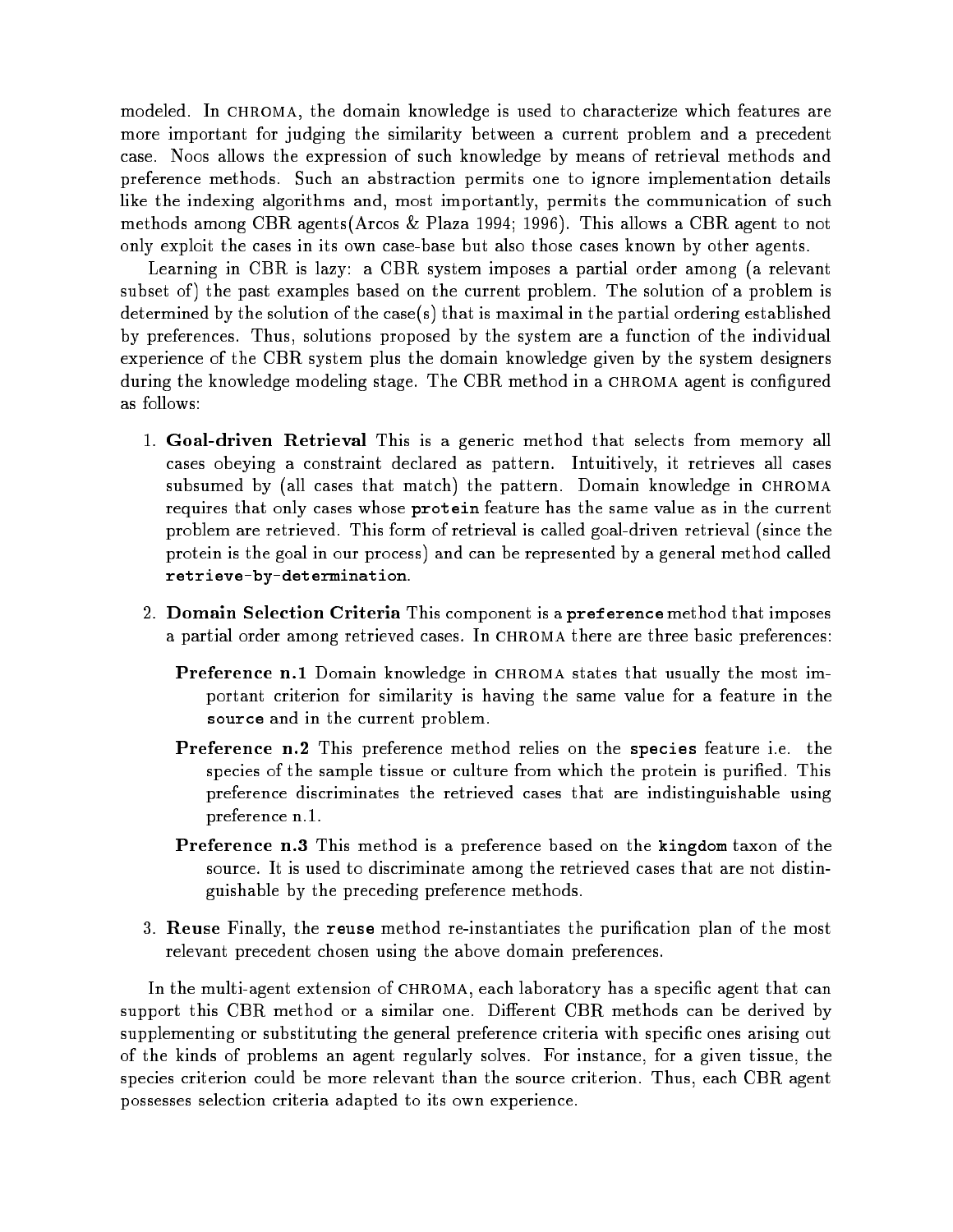We have seen that CBR methods are decomposed into three main tasks: retrieval, selection and reuse. The multiagent CHROMA application specifies the reuse task to be local to the agent involved in solving a problem, while retrieval and selection tasks can be delegated to other agents. In DistCBR an agent  $A_i$  has a new method encompassing the retrieval and selection tasks; this retrieve&select method is declared public. Another agent  $A_i$  can specify to the agent  $A_i$  to apply that method to a current problem and  $A_i$  will receive as result, the network reference of the best precedent case  $C_i^{best}$  in  $A_i$ memory. Then  $A_i$  can access the information of  $C_i^{best}$  in  $A_i$  (essentially the solution) and reuse or adapt that information to the current problem.

In Dist CBR, the precedent case  $C_i^{\textit{best}}$  was selected using the criteria embodied in  $A_i$ retrieve&select method. On the other hand, in ColCBR an agent  $A_j$  uses its own CBR method on any federated agent—in essence accessing and using the memory of the another agent as if it was its own, and hence the name of collective memory. In ColCBR an originating agent  $A_i$  can transmit its retrieve&select method to another agent  $A_i$ who is responsible for using it on its own memory and experience and sending back the best precedent case  $C_i^{best}$  to  $A_j$ . Here  $C_i^{best}$  is the best according to the criteria of  $A_j$  and the experience of  $A_i$ .

In fact, the way ColCBR is performed is slightly more complex. In ColCBR we want to find the best precedent case in the collective memory of all the peer agents, but each agent may respond with the best case from its case base. The agent can not give any assurances about the goodness of the case with respect to the entire collective memory of all the agents. So, the following ColCBR method is used to select the the best precedent case:

- 1. Retrieve & Select This mobile method is sent to the peer agents, and each of the peers responds with the network reference of the (locally) best precedent case  $C_i^{best}$ .
- 2. Global Select The originating agent uses the preference criteria to rank the set of locally best cases  $C_i^{\text{best}}$  in order to select the globally best one(s).
- 3. Reuse The (globally) best precedent case is reused as before by the originating agent.

## 4.4 Discussion

The Negotiated Retrieval and the FPL-based cooperative CBR represent two attempts at exploiting previous experience, distributed within a corporation, for solving new problems. Each of the two approaches brings with it a set of conditions and problem features for which it is most appropriate.

Negotiated Retrieval is based on a model where the response to a query is derived from composing partial responses from distributed case bases. Tasks like assembling crossfunctional teams or assembling a set of documents for various aspects of a project from the documentation set available from previously executed projects (to let a project leader derive leads from them for the present project) or accessing a set of relevant components from manufacturer-specied online component catalogues for various design assembly stages represent a few examples where NRA provides a useful tool for the users. On the other hand,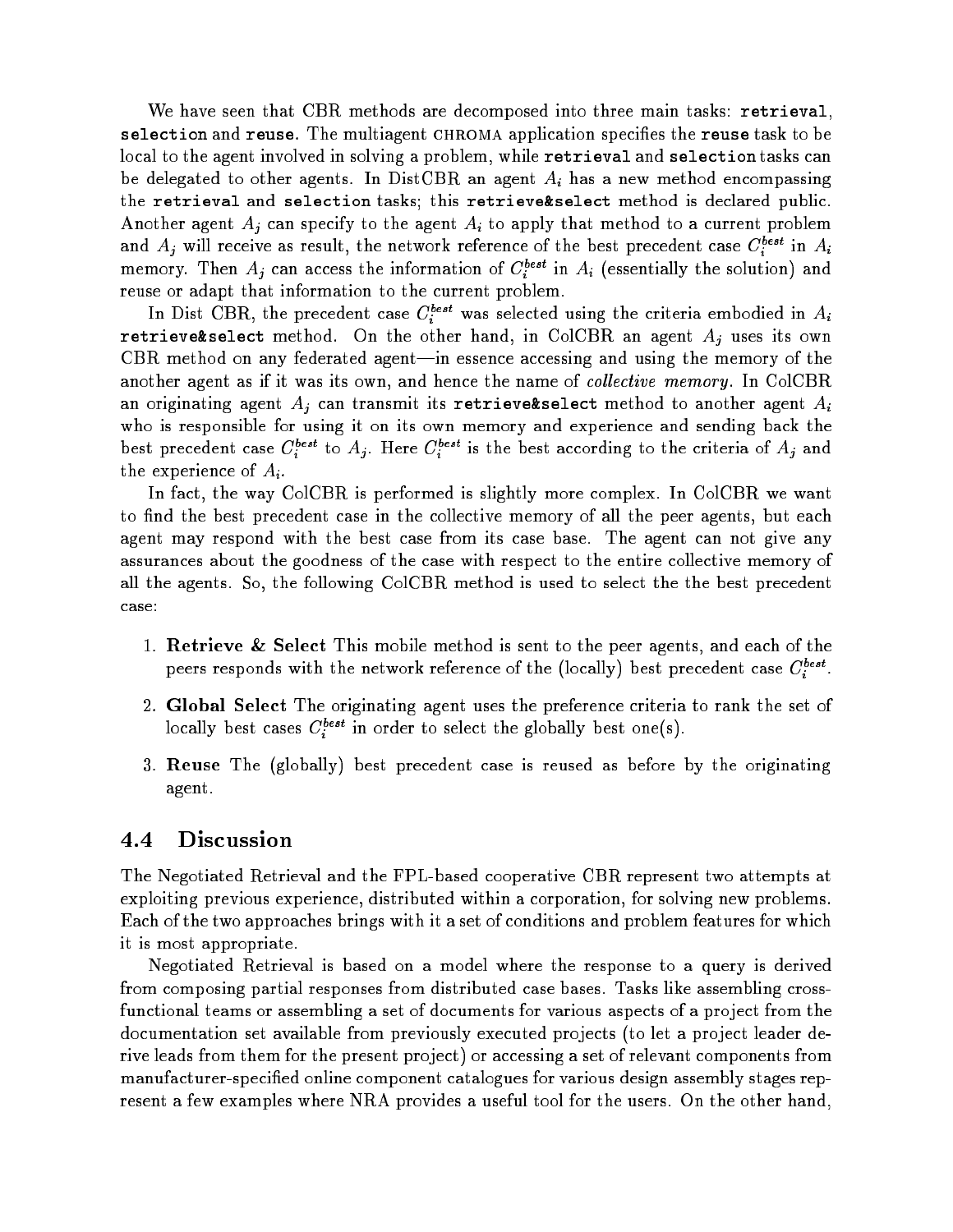DistCBR and ColCBR represent attempts to benet from the collective experience of peers in <sup>a</sup> corporation. Each of the peer agents can solve the task on hand by itself. However, their experiences are dierent and diverse and thus each of them can potentially bring some unique experience to the task . Exploiting this diversity that the task is the this diversity that the t two modes of cooperation attempt to do. Tasks like a project manager's agent exploiting the experience of its peers for pro ject cost estimates or an agent exploiting the experience of a group of expert agents for a new marketing initiative are examples where these modes or cooperation can come in handy .

DistCBR and ColCBR rely on knowledge modeling to esh out <sup>a</sup> domain to capture the recursive structure of task-methods subtasted relationships and manage the continuous and preferences among subtasks or submethods. This represents <sup>a</sup> knowledge intensive approach to cooperative CBR. On the other hand, Negotiated Retrieval is a search-intensive approach to cooperative CBR where preferences and harmful interactions are managed by augmenting the retrieval of individual subcases with search during integration.

Lastly, DistCBR and ColCBR have certain specic representational requirements like agent control being organized to be able to work to be able to be able to the second through the Thus Thus Thu resources in a corporate memory setting have to be augmented with such capabilities to be able to exploit these two modes of cooperation. However, this is not <sup>a</sup> serious limitation because Noos is a very general and powerful representation language. Negotiated Retrieval is designed to work with heterogeneous agents that can be equipped with \wrappers" to achieve cooperative communication without having to change the representations of the internal problem solving control.

#### $\overline{5}$ **Conclusions**

Corporate Memory forms an important enabling component in any knowledge management strategy of <sup>a</sup> company. In this paper, we propose that such memories be viewed as distributed case bases in order to facilitate exploitation of techniques from multi-agent systems and case-based reasoning to build exible and powerful tools for knowledge access and manipulation. Negotiated Retrieval deals with province province to government particles to possess from dierent sources to evolve a coherent response to <sup>a</sup> query. It augments CBR agents with distribution search component optimization search capabilities to avoid harmful interactions to among case pieces and assemble \good" candidate overall responses from partial responses of individual agents. FPL-based cooperative CBR proposes two cooperation modes among  $\epsilon = 0$  agents for exploiting  $\epsilon$  collective memories. In performance memories  $\epsilon = 0$  and agents. transmits the task to be achieved to another agent, and the host agent uses its CBR methods and its local case base to achieve the task for the originating agent. In ColCBR, an agent transmits the task to be achieved and the method to be used to achieve this task to another agent, and the host agent uses its local case along with the received method

<sup>4</sup> In these examples, when we talk of agents we mean computational agents that develop their case bases from the experiences of dierent employees and are equipped with automated tools for exploiting such experience like case-based reasoning tools. However, the methods presented here would also be applicable for mixed-initiative systems where computational agents and humans are treated as \agents" in an integrated multi-agent system.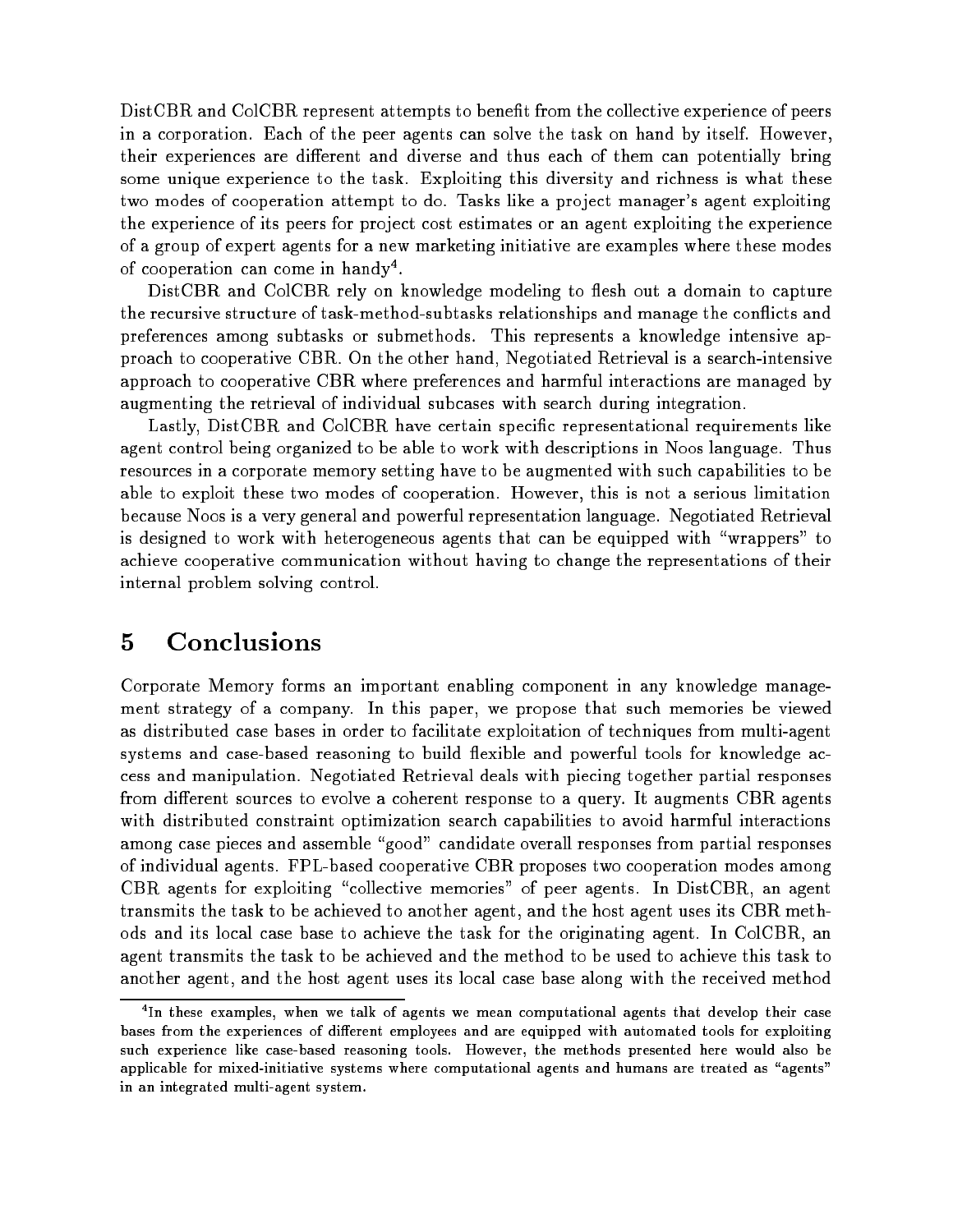to achieve the task for the originating agent. Both Negotiated Retrieval and FPL-based cooperative CBR are appropriate for different kinds of tasks and complement each other as tools for effective knowledge management, to be invoked for problems and tasks for which they are appropriate. As we gain further insights into the mechanisms for distributed case-based reasoning systems through our future research agenda, we hope to translate these into tools for knowledge management in the corporate memory context.

# References

Aamodt, A., and Plaza, E. (1994). Case-based reasoning: Foundational issues, methodological variations, and system approaches. Artificial Intelligence Communications  $7(1):39-59.$  <http://www.iiia.csic.es/People/enric/AICom ToC.html>.

Ait-Kaci, H., and Podelski, A. (1993). Towards a meaning of LIFE. J. Logic Programming 16:195{234.

Arcos, J. L., and Plaza, E. (1994). Integration of learning into a knowledge modelling framework. In Steels, L.; Schreiber, G.; and de Velde, W. V., eds., A Future for Knowledge Acquisition, number 867 in Lecture Notes in Artificial Intelligence. Springer-Verlag. 355-373.

Arcos, J. L., and Plaza, E. (1996). Inference and reflection in the object-centered representation language Noos. Journal of Future Generation Computer Systems. To appear.

Arens, Y.; Chee, C. Y.; Hsu, C.; and Knoblock, C. A. (1993). Retrieving and integrating data from multiple information sources. International Journal of Intelligent and Cooperative Information Systems  $2:127-158$ .

Bowman, M. C.; Danzig, P. B.; Manber, U.; and Schwartz, M. F. (1994). Scalable internet resource discovery: Research problems and approaches. *Communications of the* ACM.

Genesereth, M. R.; ; and Ketchpel, S. P. (1994). Software agents. Communications of the ACM 37(7).

Huynh, M.; Popkin, L.; and Stecker, M. (1994). Constructing a corporate memory infrastructure from internet discovery technologies. White paper, Marble Associates, Inc.  $\langle$ http://www.marble.com/cgi-bin/list-whitepapers>.

Lander, S. E. (1994). Distributed Search in Heterogeneous and Reusable Multi-Agent Systems. Ph.D. Dissertation, Dept. of Computer Sceince, University of Massachusetts, Amherst.

Lehnert, W.; Cardie, C.; Fisher, D.; McCarthy, J.; Riloff, E.; and Soderland, S. (1992). University of massachusetts: Description of the circus system as used for muc-4. In Proceedings of the Fourth Message Understanding Conference  $(MUC-4)$ , 282-288.

Lesser, V. R. (1990). An Overview of DAI: Distributed AI as Distributed Search. Journal of the Japanese Society for Artificial Intelligence  $5(4):392-400$ .